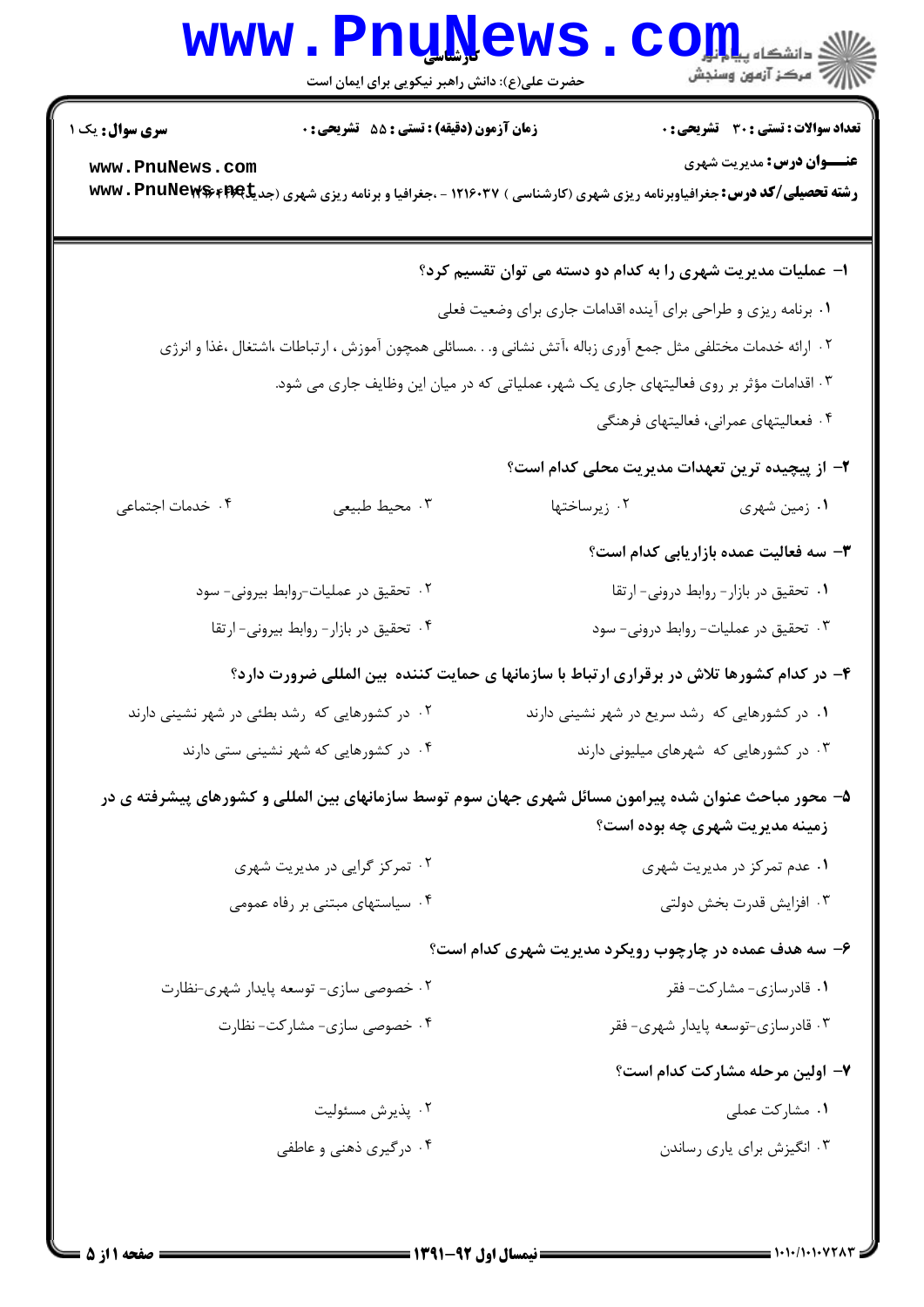#### WWW.PnuNews.com

حضرت علی(ع): دانش راهبر نیکویی برای ایمان است

**تعداد سوالات : تستي : 30 ٪ تشريحي : 0 سری سوال : ۱ یک** زمان آزمون (دقيقه) : تستى : 55 ٪ تشريحي : 0 **عنــوان درس:** مدیریت شهری www.PnuNews.com رشته تحصیلی/کد درس: جغرافیاوبرنامه ریزی شهری (کارشناسی ) ۱۲۱۶۰۳۷ - ،جغرافیا و برنامه ریزی شهری (جدیگهه۴۴۶۶ با www. PnuNew\$ ۸- ریشه اصلی رویکرد بیدارسازی در کجا بود؟ ٠١ همانند رويكرد توسعه اجتماعي در كشورهاي غربي است. ۰۲ برخلاف رویکرد توسعه اجتماعی در کشورهای غربی است. ۰۳ همانند رویکرد توسعه اجتماعی در کشورهای جهان سوم و آمریکای لاتین است. ۰۴ بر خلاف رویکرد توسعه اجتماعی در کشورهای جهان سوم و آمریکای لاتین است. ۹- کدام پروژه مبتنی برفر آیند ابتکارات خود انگیخته مردم و سازمانها برای ارتقاءو اعتلای مستمرسطح سلامت جسمی ،اجتماعی ، اقتصادی و روحی و روانی شهروندان است ۰۴ استقبال از بهار محله سالم  $\cdot$ ۳ ۰۲ پیشگامان فضای سبز ۰۱ پروژه سالم ۱۰–این حکومتها دارای یک ارگان بوده و قانوناً تشکیل دهنده سازمانهایی هستند که تمام یا بیشتر اعضای آن بطور مستقیم یا غیر مستقیم بوسیله شهروندان انتخاب ً می شوند وبرای اداره کردن آنها از اختیارات لازم برخوردارهستند ۰۲ حکومتهای محلی ۰۱ حکومتهای ملی ۰۴ حکومتهای ایالتی ۰۳ حکومتهای محلی انتخابی <mark>۱۱– در اسکاتلند″ برگ″ چه وظایفی بر عهده دارد</mark>؟ ١. خدماتي مثل آب أشاميدني، فاضلاب، دفع عوامل مزاحم، احداث و نگهداري پل ها ٢. خدمات پليسى ۰۳ نظارت برساخت وساز ها، پارک و فضای سبز و فضای باز، موزه وکتابخانه ورختشویی خانه ها ۰۴ خدمات آتش نشانی ۱۲- انتخاب شهردار در کشورهای فرانسه و اسپانیا چگونه است؟ ۰۱ در اسیانیا توسط شورای شهر ۰۲ در فرانسه توسط شورای شهر ۰۴ در هر دو کشور توسط حکومت مرکزی ۰۳ در فرانسه توسط حکومت مرکزی ۱۳- در کدام دوره از تاریخ ایران شهرهای خودفرمان به سبک شهرهای یونان تشکیل شدند؟ ۰۴ سلوکیان ۰۳ اشکانیان ۰۲ ساسانیان ۰۱ سامانیان ۱۴- در کدام دوره از تاریخ ایران انجمنهای صنفی شهر تشکیل شدند؟ ۰۴ سلوکیان ۰۳ اشکانیان ۰۲ ساسانیان ۰۱ سامانیان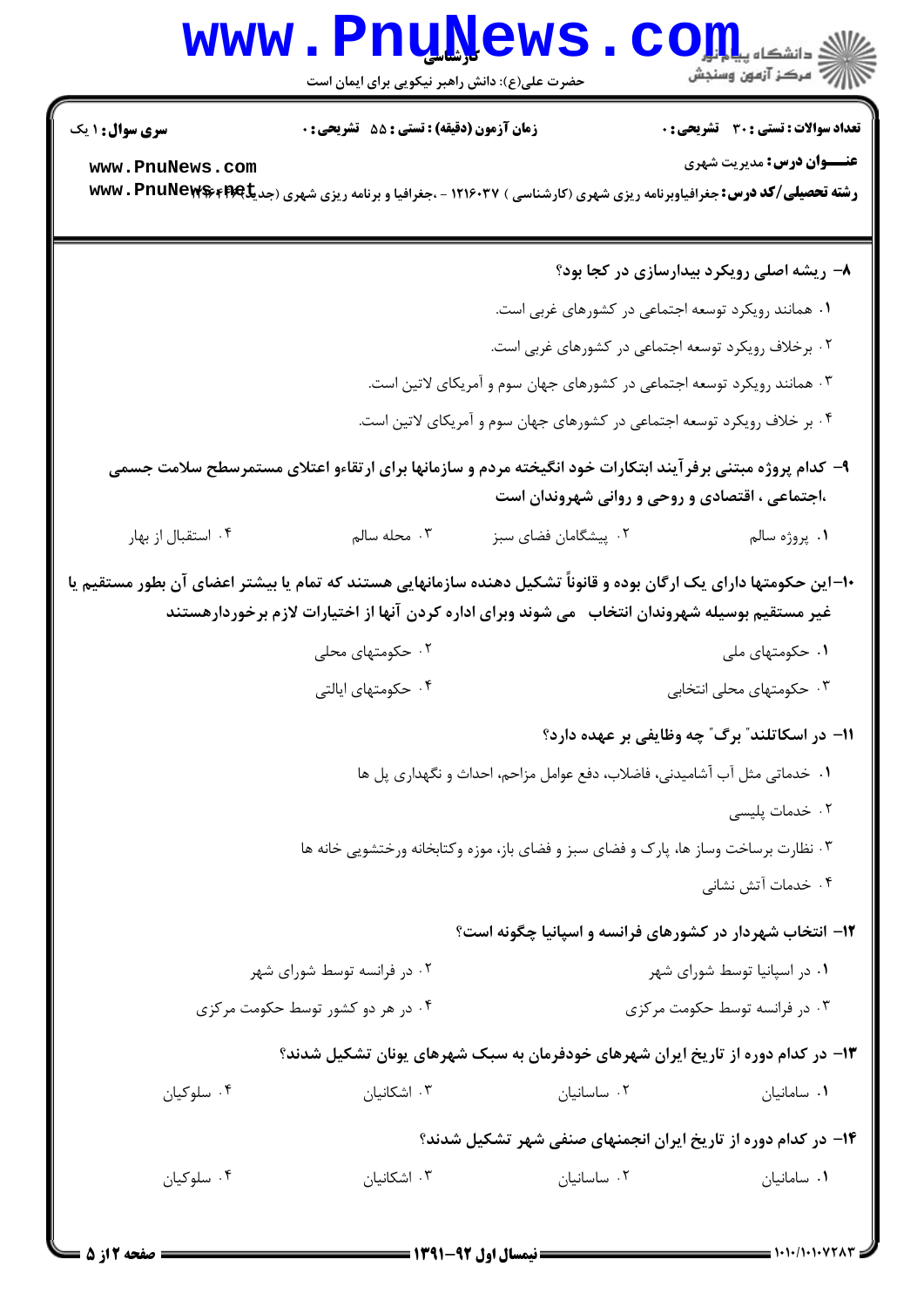# Www.PnuNews.com

| <b>سری سوال : ۱ یک</b>                                                                                          | زمان آزمون (دقیقه) : تستی : 55 آتشریحی : 0                                                                                         |                                                                                | تعداد سوالات : تستي : 30 - تشريحي : 0                |  |
|-----------------------------------------------------------------------------------------------------------------|------------------------------------------------------------------------------------------------------------------------------------|--------------------------------------------------------------------------------|------------------------------------------------------|--|
| www.PnuNews.com                                                                                                 |                                                                                                                                    |                                                                                | <b>عنـــوان درس:</b> مديريت شهري                     |  |
|                                                                                                                 | <b>رشته تحصیلی/کد درس:</b> جغرافیاوبرنامه ریزی شهری (کارشناسی ) ۱۲۱۶۰۳۷ - ،جغرافیا و برنامه ریزی شهری (جدیگ۷۶۴۱ <b>۱۳۹۴۰ ت</b> www |                                                                                |                                                      |  |
|                                                                                                                 |                                                                                                                                    |                                                                                |                                                      |  |
|                                                                                                                 |                                                                                                                                    |                                                                                | <b>۱۵</b> - دولت رانیتر چگونه دولتی است؟             |  |
|                                                                                                                 |                                                                                                                                    | ۰۱ دولتی است که منابع درآمد خود را از فروش نفت و یا کمکهای خارجی بدست می آورد. |                                                      |  |
|                                                                                                                 |                                                                                                                                    | ۰۲ دولتی است که متکی به منابع اقتصادی و تولیدی و داخلی است.                    |                                                      |  |
|                                                                                                                 |                                                                                                                                    | ۰۳ دولتی است که نقش کمتری در اداره امور شهری دارد.                             |                                                      |  |
|                                                                                                                 |                                                                                                                                    | ۰۴ دولتی است که سرپرست شهری به منابع ملی وابسته است.                           |                                                      |  |
|                                                                                                                 |                                                                                                                                    |                                                                                | ۱۶- شوراهای اسلامی شهرها چگونه نهادی است؟            |  |
| ۰۴ وابسته به شهرداري                                                                                            | ۰۳ انتصابی                                                                                                                         | ۰۲ مردم نهاد                                                                   | ٠١ دولت نهاد                                         |  |
| ۱۷– مهمترین سازمان اجرایی مدیریت شهری ایران کدام است؟                                                           |                                                                                                                                    |                                                                                |                                                      |  |
| ۰۴ وزارت کشور                                                                                                   | ۰۳ شوراياري                                                                                                                        | ۰۲ شورای شهر                                                                   | ۰۱ شهرداری                                           |  |
| ۱۸– انجام پروژه هایی در جهت بهبود عبور و مرور شهر مسئولیت کدام معاونت شهرداری است؟                              |                                                                                                                                    |                                                                                |                                                      |  |
|                                                                                                                 | ۰۲ معاونت خدمات شهری                                                                                                               |                                                                                | ۰۱ معاونت عمرانی و شهرسازی                           |  |
|                                                                                                                 | ۰۴ معاونت فرهنگی و اجتماعی                                                                                                         |                                                                                | ۰۳ معاونت مالی و اداری                               |  |
|                                                                                                                 |                                                                                                                                    |                                                                                | ۱۹- مدیریت شهری در ایران چگونه است؟                  |  |
|                                                                                                                 | ۰۲ به صورت واحد توسط شهرداری                                                                                                       |                                                                                | ٠١ به صورت واحد توسط شوراي شهر                       |  |
|                                                                                                                 | ۰۴ با نظارت استانداری                                                                                                              |                                                                                | ۰۳ به صورت بخشی                                      |  |
| +۲- صاحبان خودروها موظف هستند هر ساله وسایل نقلیه خود را تحت آزمایش و معاینه قرار داده و گواهینامه مبنی بررعایت |                                                                                                                                    |                                                                                |                                                      |  |
|                                                                                                                 |                                                                                                                                    |                                                                                | حد مجاز آلودگی را دریافت نمایند .                    |  |
|                                                                                                                 |                                                                                                                                    | ۰۱ در مراکز مورد تایید شهرداریها که توسط شوراهای شهر ایجاد می کردند.           |                                                      |  |
| ۰۲ در مراکز مورد تایید شوراهای شهرکه توسط شهرداریها ایجاد می کردند.                                             |                                                                                                                                    |                                                                                |                                                      |  |
|                                                                                                                 |                                                                                                                                    | ۰۳ در مراکز مورد تایید شهرداریهاکه توسط سازمان محیط زیست ایجاد می کردند.       |                                                      |  |
|                                                                                                                 |                                                                                                                                    | ۰۴ در مراکز مورد تایید سازمان محیط زیست که توسط شهرداریها ایجاد می کردند.      |                                                      |  |
|                                                                                                                 |                                                                                                                                    |                                                                                | <b>٢١</b> - قديمي ترين نهاد امدادي در كشور كدام است؟ |  |
|                                                                                                                 | ۲. اطفائیه                                                                                                                         |                                                                                | ۰۱ آتش نشانی                                         |  |
|                                                                                                                 | ۰۴ ستاد حوادث غیر مترقبه                                                                                                           |                                                                                | ۰۳ جمعیت هلال احمر                                   |  |
|                                                                                                                 |                                                                                                                                    |                                                                                |                                                      |  |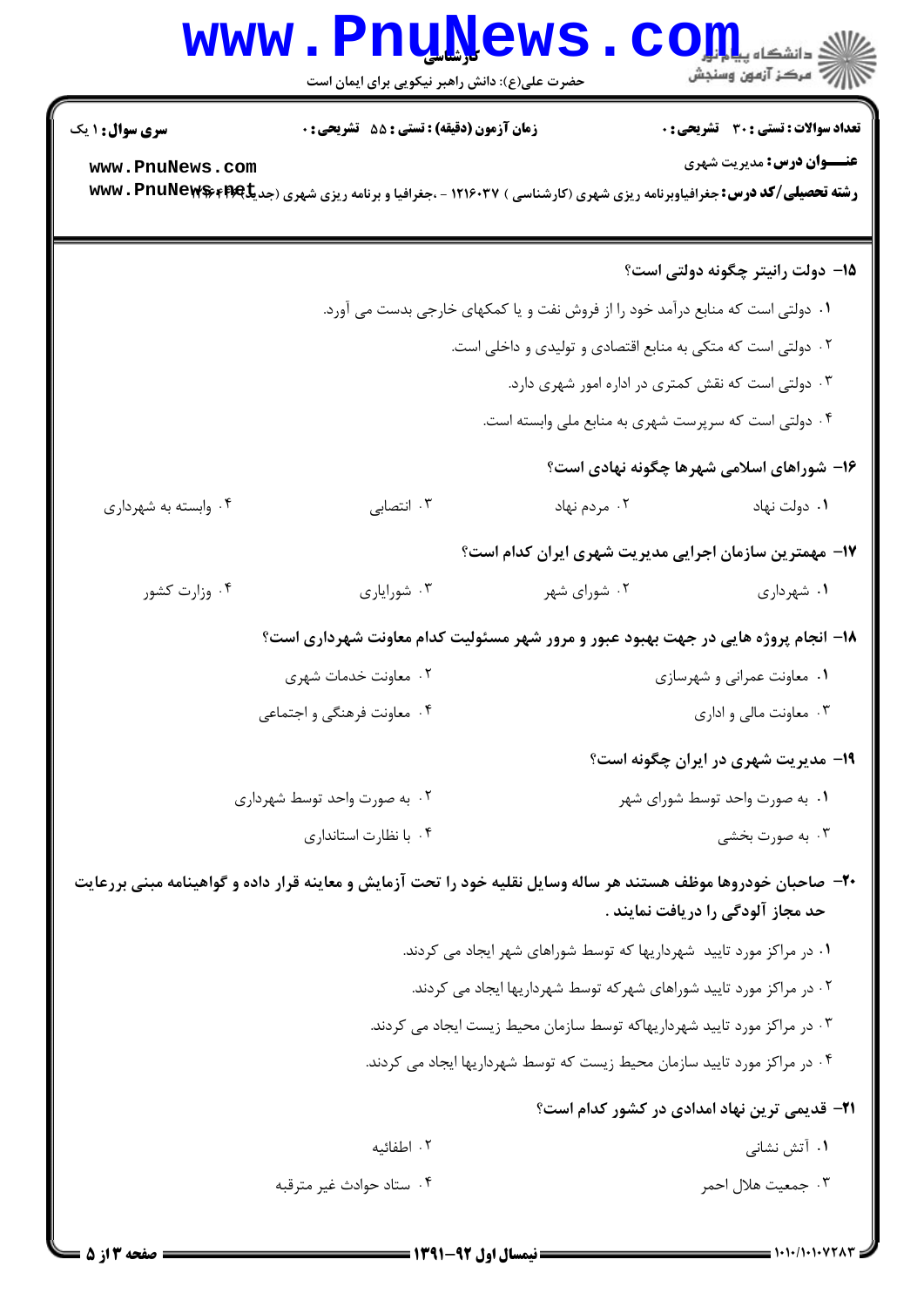| <b>WWW</b>                                                      | <u>. Funkems</u><br>حضرت علی(ع): دانش راهبر نیکویی برای ایمان است                                                                        |                                                                              | ≤ دانشکاه پ <b>یا ب<sup>ا</sup></b><br>رآ مرکز آزمون وسنجش |  |  |
|-----------------------------------------------------------------|------------------------------------------------------------------------------------------------------------------------------------------|------------------------------------------------------------------------------|------------------------------------------------------------|--|--|
| <b>سری سوال : ۱ یک</b>                                          | <b>زمان آزمون (دقیقه) : تستی : 55 تشریحی : 0</b>                                                                                         |                                                                              | <b>تعداد سوالات : تستی : 30 ٪ تشریحی : 0</b>               |  |  |
| www.PnuNews.com                                                 | <b>رشته تحصیلی/کد درس:</b> جغرافیاوبرنامه ریزی شهری (کارشناسی ) ۱۲۱۶۰۳۷ - ،جغرافیا و برنامه ریزی شهری (جدیکه <b>۱۶۶۹ Mww ، PnuNews س</b> |                                                                              | <b>عنـــوان درس:</b> مدیریت شهری                           |  |  |
|                                                                 | ۲۲- در حال حاضر مدیریت و برنامه ریزی کدامیک از تاسیسات خدمات شهری بر عهده شهرداری نیست؟                                                  |                                                                              |                                                            |  |  |
|                                                                 | ۰۲ پایانه های مسافربری                                                                                                                   |                                                                              | ۰۱ گورستانها و کشتارگاهها                                  |  |  |
|                                                                 | ۰۴ شرکت های آب و فاضلاب                                                                                                                  |                                                                              | ۰۳ میادین میوه و تره بار                                   |  |  |
| ۲۳- هزینه تعمیر و نگهداری تونل های شهری بر عهده کدام ارگان است؟ |                                                                                                                                          |                                                                              |                                                            |  |  |
|                                                                 | ۰۲ شورای شهر                                                                                                                             |                                                                              | ۰۱ شهرداری                                                 |  |  |
|                                                                 | ۰۴ استانداری                                                                                                                             |                                                                              | ۰۳ دستگاههای بهره بردار                                    |  |  |
|                                                                 |                                                                                                                                          | <b>34</b> - نقص قانون شهرداری مصوب ۱۳۴۴ در مورد صدور پروانه ساختمانی چه بود؟ |                                                            |  |  |
|                                                                 | ۰۲ صدور پروانه ساختمانی توسط فرمانداری                                                                                                   |                                                                              | ۰۱ نظارت بر عملیات ساختمانی یعد از صدور پروانه             |  |  |
|                                                                 | ۰۴ مدت دار بودن پروانه ساختمانی صادر شده                                                                                                 |                                                                              | ۰۳ نظارت بر پروانه ساختمانی در حریم شهر                    |  |  |
|                                                                 |                                                                                                                                          |                                                                              | ۲۵– اجرای ساختمان به عهده کدام است؟                        |  |  |
|                                                                 | ۰۲ سرمایه گذاران                                                                                                                         |                                                                              | ٠١ كارفرمايان وصاحبكاران                                   |  |  |
|                                                                 | ۰۴ پیمانکاران و سازندگان                                                                                                                 |                                                                              | ۰۳ مهندسان                                                 |  |  |
|                                                                 | ۲۶- حاصل و نتیجه کدام دیدگاه پیدایش و رواج سرانه کاربری زمین ً در شهرسازی جدید شده است؟                                                  |                                                                              |                                                            |  |  |
|                                                                 | ۰۲ دیدگاه کارکردگرایی                                                                                                                    |                                                                              | ۰۱ دیدگاه ساماندهی زمین                                    |  |  |
|                                                                 | ۰۴ دیدگاه شهر سالم                                                                                                                       |                                                                              | ۰۳ دیدگاه توسعه پایدار                                     |  |  |
|                                                                 | <b>۲۷- حداقل فضای باز برای ساختمانهای ۹ طبقه و بیشتر با حداقل ۴۰ واحد مسکونی چند متر مربع است؟</b>                                       |                                                                              |                                                            |  |  |
|                                                                 | ۰۲ ۶۰ متر مربع به ازای هر واحد مسکونی                                                                                                    |                                                                              | ۰.۱ ۶۰ متر مربع                                            |  |  |
|                                                                 | ۰۴ ۴۰ متر مربع به ازای هر واحد مسکونی                                                                                                    |                                                                              | ۴۰ ۴۰ متر مربع                                             |  |  |
|                                                                 |                                                                                                                                          | <b>۲۸</b> - هسته اولیه و محدوده شهرها قبل از سال ۱۳۰۰ هجری قمری چه نام دارد؟ |                                                            |  |  |
| ۰۴ بافت ناپیوسته                                                | ۰۳ بافت فرسوده                                                                                                                           | ۰۲ بافت قدیمی                                                                | ۰۱ بافت تاریخی                                             |  |  |
| ۲۹- بالاترین مرجع انتخابی اصناف در قانون سال ۱۳۸۲ کدام است؟     |                                                                                                                                          |                                                                              |                                                            |  |  |
|                                                                 | ۰۲ شورای اصناف                                                                                                                           |                                                                              | ۰۱ مجمع امور صنفی                                          |  |  |
|                                                                 | ۰۴ کمیسیون نظارت بر اصناف                                                                                                                |                                                                              | ۰۳ اتحادیه امور صنفی                                       |  |  |
|                                                                 |                                                                                                                                          |                                                                              |                                                            |  |  |